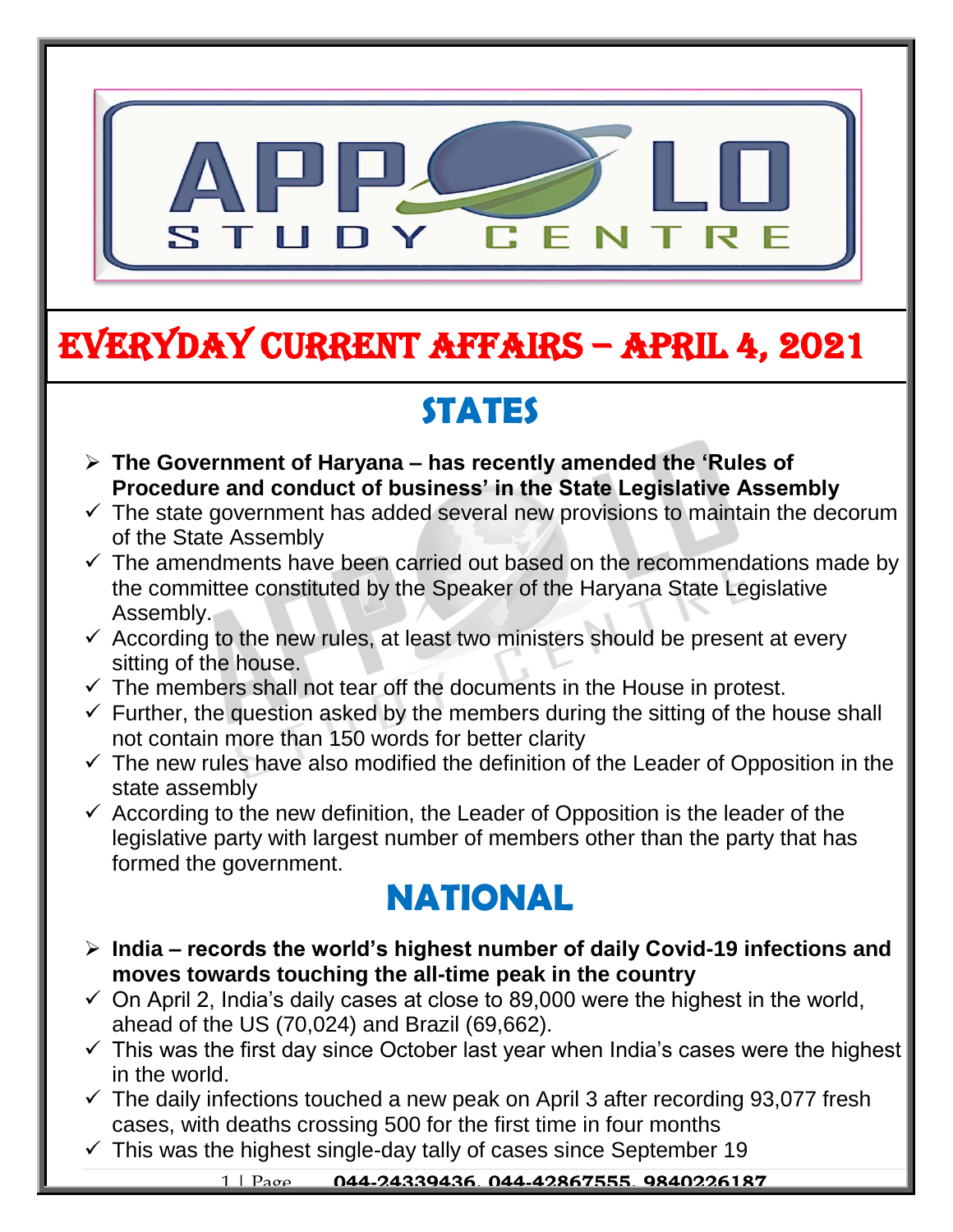

- $\checkmark$  The highest daily count ever recorded in the country was 98,795, which was reported on September 17 last year.
- $\checkmark$  The worst rise of the pandemic continued in Maharashtra, which reported 49,447 fresh cases, its third new all-time peak in just three days.
- **The Centre – has notified the National Policy for Rare Diseases 2021 (NPRD) on March 31.**
- The policy provides financial support of up to ₹20 lakh under Rashtriya Arogya Nidhi for the treatment of rare diseases (RD) listed under group 1
- $\checkmark$  The financial assistance would be provided to all BPL families for their treatment in government tertiary hospitals.
- $\checkmark$  Further, the beneficiaries would also include those falling under the eligibility norms of Pradhan Mantri Jan Arogya Yojana, thereby covering about 40% of the population
- $\checkmark$  However, the NPRD does not provide any financial support for patients of Group 3 diseases, which have a definite treatment but is life-long and expensive.
- $\checkmark$  Further, the government is planning to set up a crowd-funding platform where volunteers, both corporate and individuals, can donate money for the treatment of lifelong diseases
- $\checkmark$  For such patients, the drug dose and cost increase with age and weight.
- $\checkmark$  As per WHO, diseases that affect less than 5 people per 10,000 are referred to as rare, and globally, there are about 7,000-8,000 such diseases
- $\checkmark$  Rare diseases impact about 7 crore Indians.
- **The Indian Railways - has achieved the highest ever electrification of sections during 2020-21.**
- $\checkmark$  It has covered 6,015 kilometres of electrification in a single year, which is 37% higher than the electrification achieved in 2019-20.
- $\checkmark$  The electrification of Broad gauge network is around 71% of the total 63,949 kilometres
- $\checkmark$  In the last seven years, the electrification of Indian Railways has increased by seven times.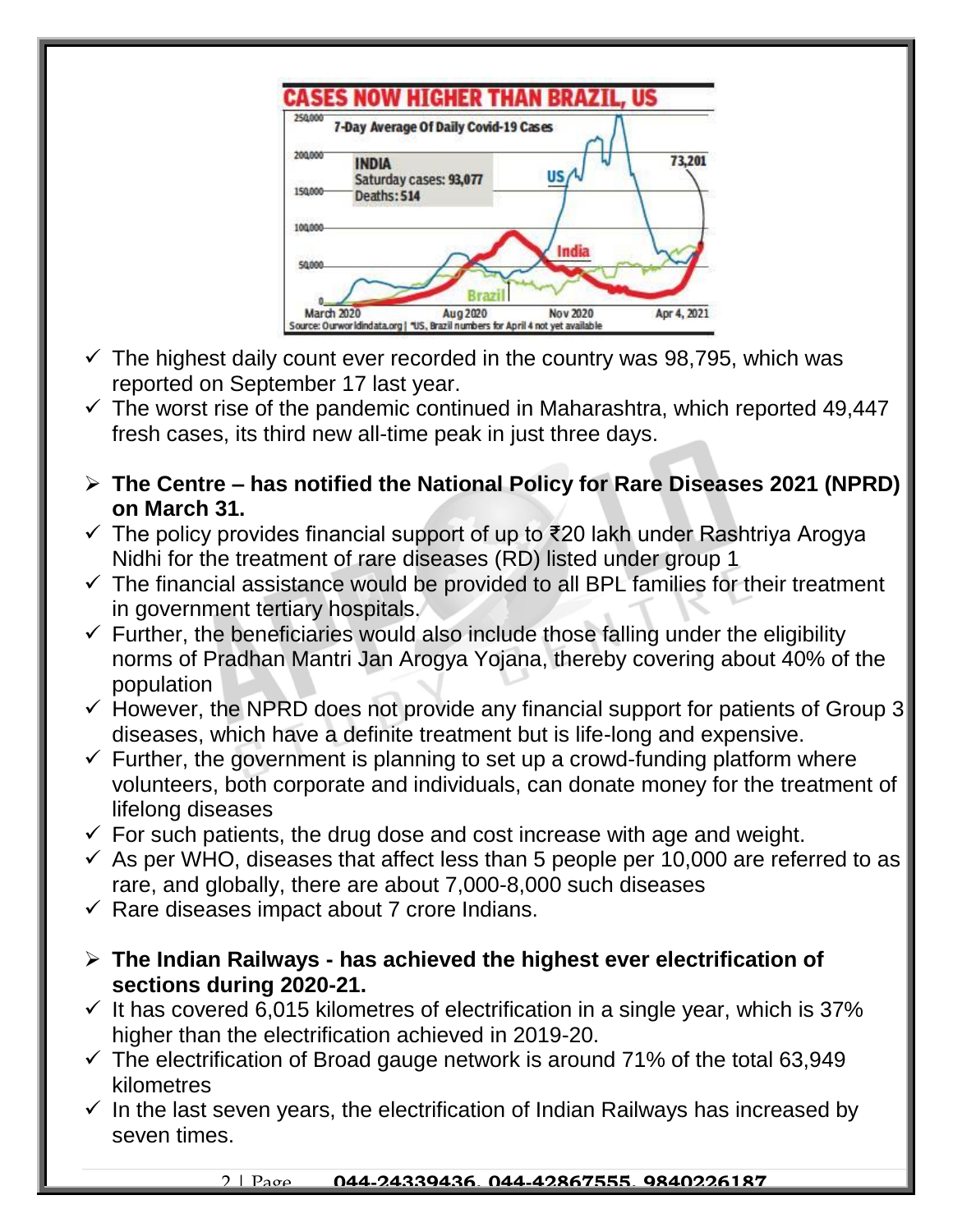- $\checkmark$  A total of 45,881 kilometres has been electrified in the last seven years, out of which around 34% was electrified in the last 3 years
- $\checkmark$  Some of the major routes electrified in 2020-21 are Delhi-Darbhanga-Jaynagar, Mumbai-Howrah, Gorakhpur-Varanasi, Chennai-Trichy and Jabalpur-Nainpur-Gondia-Ballarshah.
- $\checkmark$  India uses 25 KV 50 Hz AC traction on its electrified tracks, while DC traction is used for metros.
- $\checkmark$  The first railway electrification in India began between Chhatrapati Shivaji Terminus and Kurla in 1925.
- $\checkmark$  In 2017, Indian Railways announced that the entire rail network in the country is to be electrified by 2022, which was later extended to 2024.
- $\checkmark$  The Central Organisation for Railway Electrification (CORE) is the centralised agency for railway electrification of Indian Railways.
- $\checkmark$  It was founded in 1961 with its headquarters located in Prayagraj, Uttar Pradesh.
- $\checkmark$  Electric Locomotives are mainly manufactured in Chittaranian Locomotive Works located in West Bengal.
- $\checkmark$  Founded in 1950, it is the largest locomotive manufacturer in the world.
- $\checkmark$  In 2019-20, it produced 431 locomotives.
- **The Ministry of Road Transport – has created the National Register for Driving Licenses to eradicate duplication of driving licenses in the country.**
- $\checkmark$  The states which are already on the SARATHI portal of National Informatics Centre have been instructed to migrate to the newly created national register.
- $\checkmark$  The register will include separate section to show the names of the people whose driving licenses were revoked.
- $\checkmark$  In India, around 1.5 lakh deaths occur every year due to road crashes
- $\checkmark$  The register will also red-flag the driving licenses of the accident causing drivers
- $\checkmark$  This will help to minimise rash driving in the country.
- $\checkmark$  The eligibilities and rules to obtain a driving license have been provided under Motor Vehicles Act, 1988.
- **The TRIFED (Tribal Cooperative Marketing Development Federation Limited), Ministry of Tribal Affairs and the Government of India - have launched two contests for the tribal people.**
- $\checkmark$  They are "Be the Brand Ambassador of Tribes India" and "Be a Friend of TRIBES INDIA" contest.
- $\checkmark$  The contests were launched in association with MyGov.in.
- $\checkmark$  These contests aim to promote tribal crafts, lifestyle and culture.
- $\checkmark$  The 'Be the Brand Ambassador of Tribes India' contest invites stories featuring a tribal product, highlighting the experience of the customer in using it.
- $\checkmark$  The 'Be a "Friend" of TRIBES INDIA' is a quiz contest on Indian culture.
- $\checkmark$  Tribes constitute about 8% of Indian population.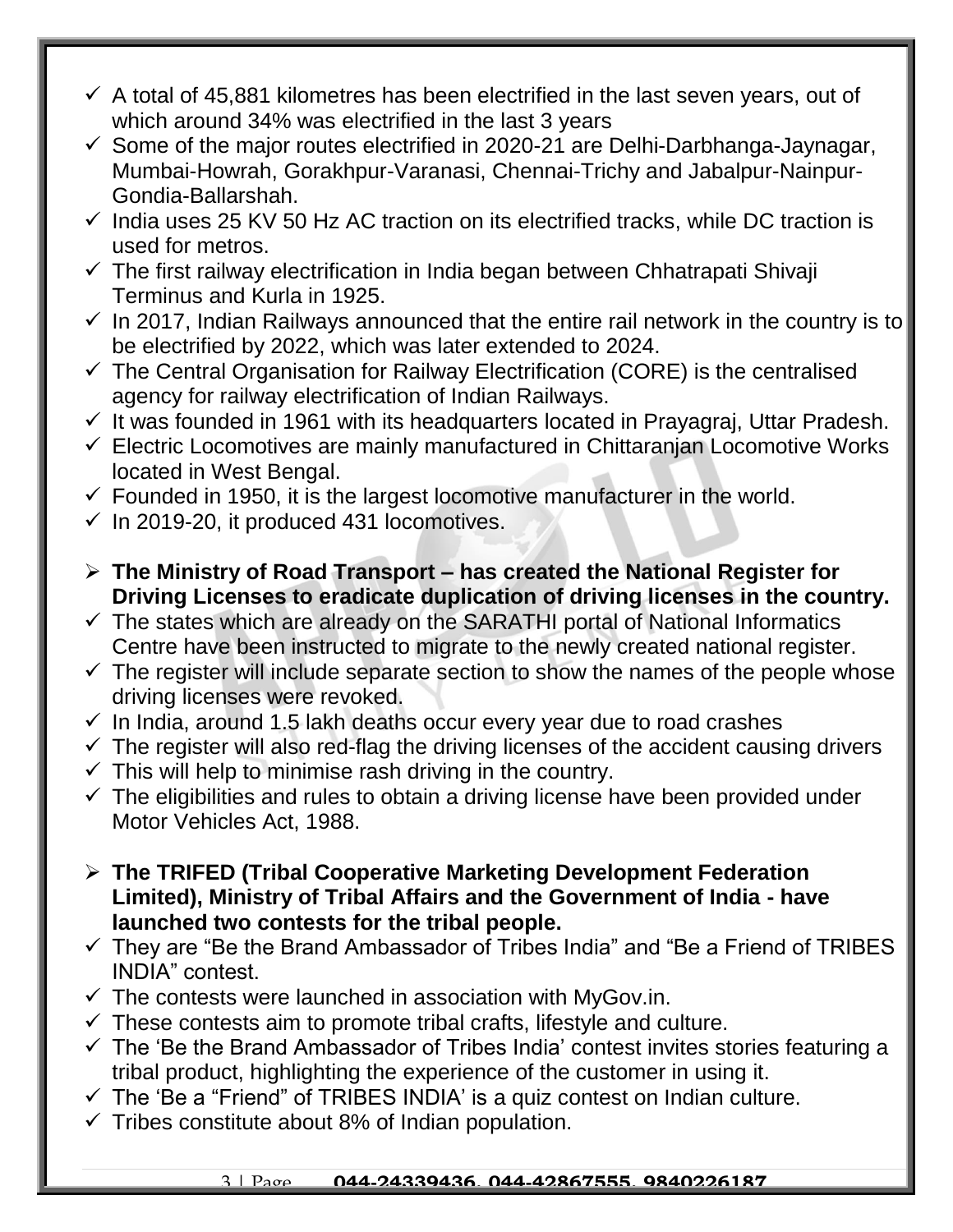- $\checkmark$  The TRIFED has launched the Van Dhan Yojana in 2018 to promote the minor forest produce by establishing Van Dhan Vikas Kendras.
- $\checkmark$  These kendras provide training facilities, infrastructure support, skill building support, working capital to the tribal population.
- $\checkmark$  In August 2020, TRIFED launched TRIFOOD project along with the Ministry of Food Processing Industries.
- $\checkmark$  In March 2020, the Tech for Tribals scheme was launched to provide training to the forest produce gatherers.
- $\checkmark$  This scheme empowers the tribal entrepreneurs to run their business with marketable products.
- $\checkmark$  The Van Dhan Samajik Doori Jagrookta Abhiyan was launched in association with UNICEF to educate the tribal population in Covid-19 related safety measures.

## **INDIA AND NEIGHBOURS**

- **On March 31, the Indian Embassy in Kathmandu - informed that the Indian Government has provided Nepali Rs. 800 crores of grant assistance for strengthening road infrastructure in the Terai region in Nepal.**
- $\checkmark$  The grant has been provided under a Memorandum of Understanding signed between both the countries
- $\checkmark$  Indian Ambassador to Nepal, Vinay Mohan Kwatra, and Nepal Minister for Physical Infrastructure and Transport, Basant Kumar Nembang dedicated the Terai Roads built with the grant assistance of India to Nepalese.
- $\checkmark$  The Nepalese government has identified 10 priority roads to be built under the Indian Government funding of NR 800 crore.
- $\checkmark$  The road project in Nepal is executed under the 'Indian Government Funding and Government of Nepal implementation' modality.
- $\checkmark$  These roads are also called Hulaki Rajmarg and they connect major towns located on the East-West highway with the border of India and Nepal.
- $\checkmark$  The newly built roads have footpaths with railings, inhabitation areas, drainage network, road markings, road signage boards, road markings and culverts.

### **PERSONALITIES**

- **Dubai-based British artist with Indian origins, Sacha Jafri – has donated the \$62 million he got for the 70 pieces of his painting to Dubai Cares, Unesco, Unicef and the Global Gift Foundation.**
- $\checkmark$  Jafri has spent twenty hours a day for seven months for painting 'The Journey of Humanity', the world's largest painting on canvas and the second most expensive by a living artist.
- $\checkmark$  The painting of the size of two football fields was created with hundreds of layers upon layers and 6,300 litres of paint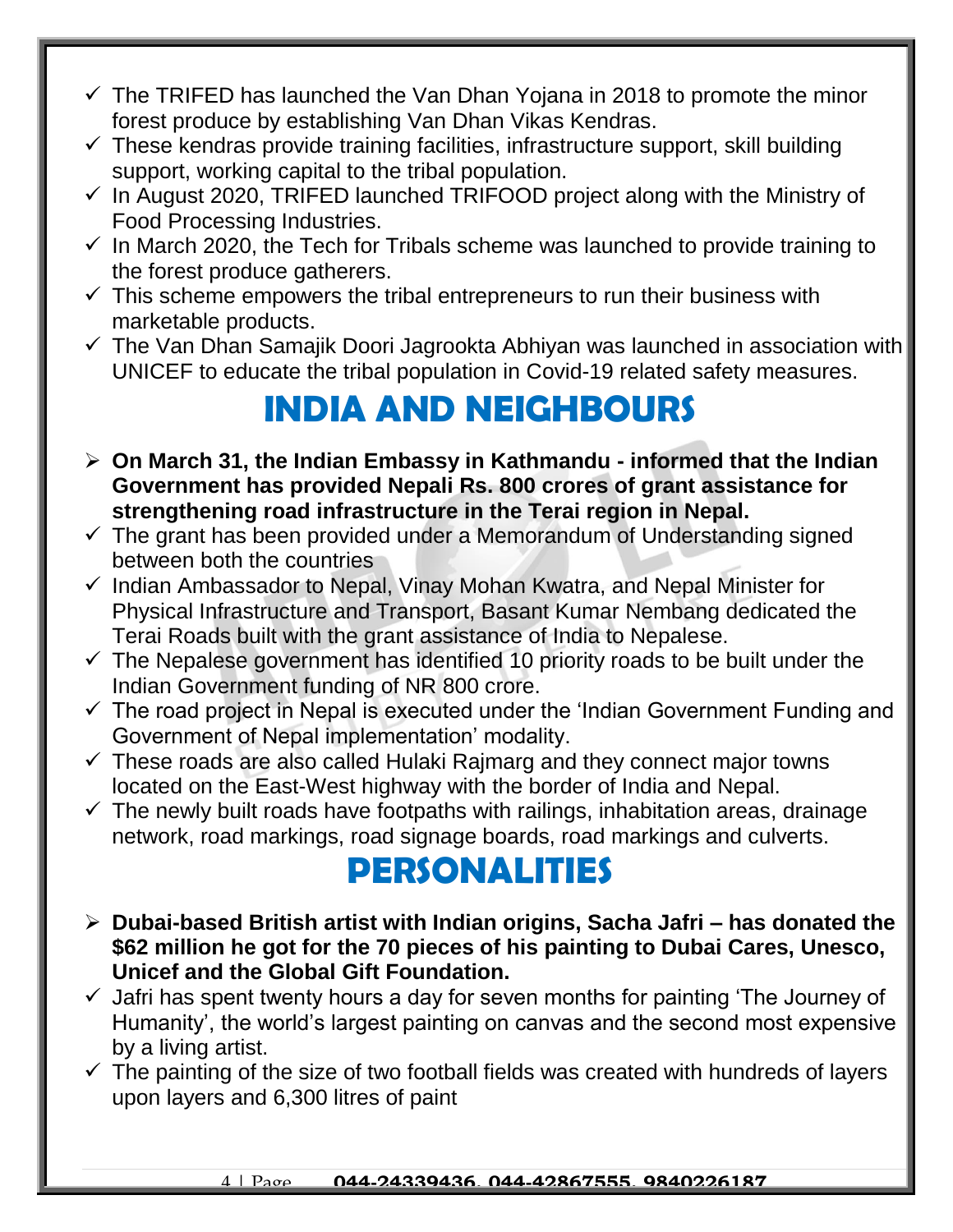

- $\checkmark$  Jafri became the Guinness World Record holder for the world's largest art canvas.
- $\checkmark$  The painting will be housed in a museum 'Abdoune' in Dubai, where he plans to fly in underprivileged children.
- $\checkmark$  Jafri's father was an ambassador, his last posting in the UK, where Jafri was born in 1977.
- $\checkmark$  Jafri also serves as the artist for the charity, The Royal Foundation of the Duke and Duchess of Cambridge, of Prince William

## **ECONOMY**

- **The Ministry of Finance – recently announced that the businesses with annual turnover of more than Rs 5 crore will have to furnish six-digit HSN code on their tax invoices from April 1**
- $\checkmark$  The businesses with an annual turnover of less than five crore of rupees have to furnish four-digit HSN code
- $\checkmark$  Previously, the requirement was four digits and two digits respectively
- $\checkmark$  HSN code, standing for Harmonised System of Nomenclature, is a six-digit code that classifies various products under GST regime
- $\checkmark$  India adopted the HSN coding system in 1986 mainly to classify commodities for Customs and Central Excise
- $\checkmark$  World Customs Organization adopted the code in 1988
- $\checkmark$  The HSN code consists of 21 sections.
- $\checkmark$  India uses eight-digit HSN code.
	- $\checkmark$  The first two digits of the HSN code denote the chapter of the goods, while the next two digits denote headings in the chapter.
	- $\checkmark$  The rest of the code denotes the subheading.
- $\checkmark$  Indian dealers with an annual turnover of less than Rs 1.5 crore need not adopt HSN codes for their commodities.